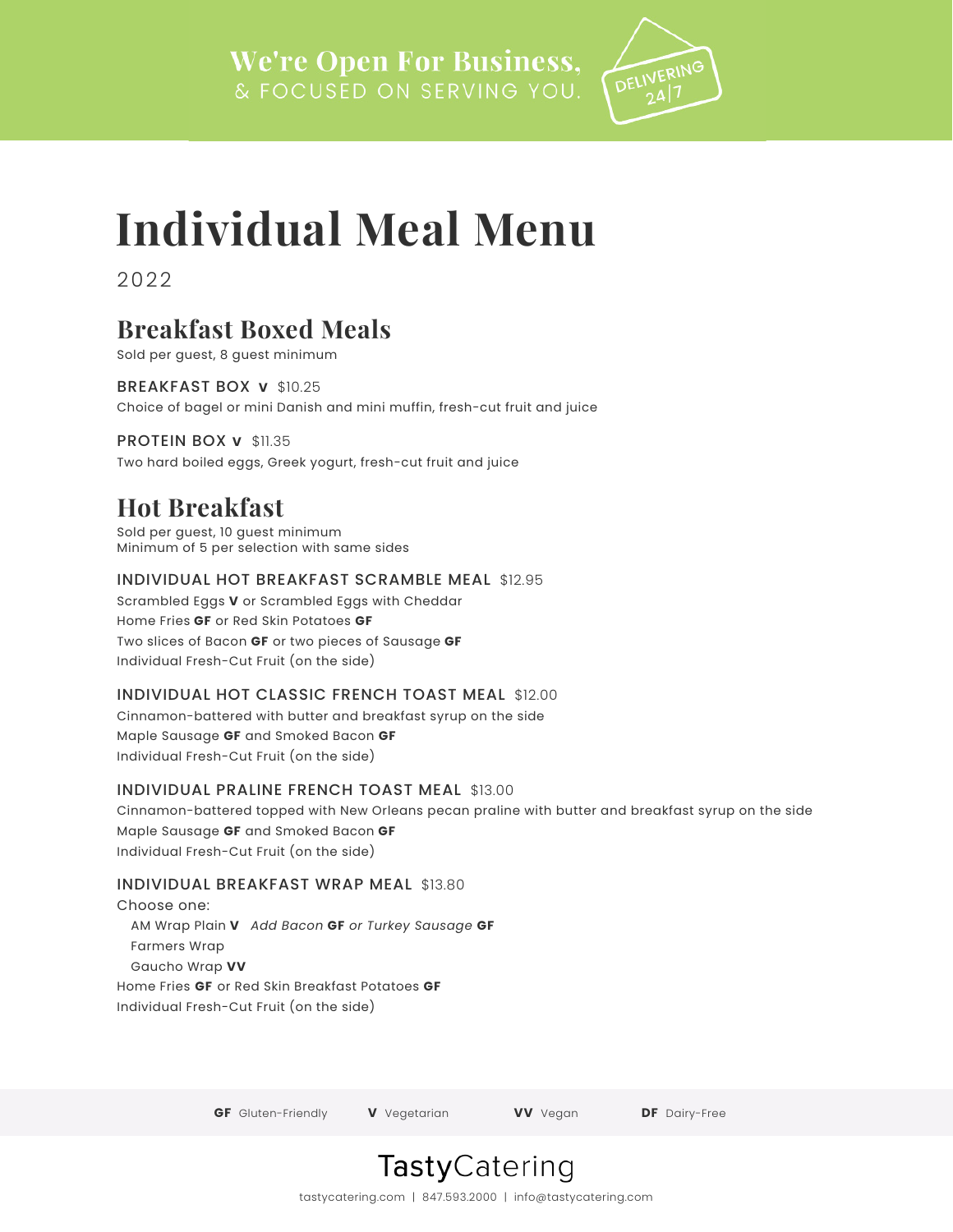

# **Individual Meal Menu**

# **Lunch Boxed Meals**

Sold per quest, 8 quest minimum Minimum of 4 per flavor with same sides and desserts

Each box lunch includes utensils, mint, condiments, and a wet nap in an eco–friendly container, which is labeled with the sandwich, wrap or salad that is included. *Custom labels including all contents and guests' names are available for an additional \$1.75 per box.*

## ORIGINAL BOXED LUNCH \$12.15

Served with lettuce, tomato and condiments. Includes bagged chips and a fresh baked cookie

## Turkey Breast, Ham, Roast Beef (+0.55), Cheese or Vegetarian

## TASTY BOXED LUNCH \$13.25

10 box lunch minimum with same sides

Served with lettuce, tomato and condiments. Includes bagged chips, choice of side and choice of dessert. **Choice of side:** potato salad, zesty pasta salad, fresh-cut fruit or carrots and celery with ranch dressing. **Choice of dessert:** brownie, dessert bar or fresh baked cookie.

### Turkey Breast, Ham, Roast Beef (+0.55), Cheese, Vegetarian, Chicken Salad, Cold Cut Combo or

Tuna Salad ARTISAN BOXED LUNCH

10 box lunch minimum with same sides

## **Sandwiches** \$15.50

Includes bagged chips. **Choice of side:** potato salad, zesty pasta salad, fresh-cut fruit or carrots and celery with ranch dressing. **Choice of dessert:** brownie, dessert bar or fresh baked cookie.

### Caprese **V**

Beefsteak tomato, fresh mozzarella, basil, lettuce, sweet onion and pesto mayo on Italian country bread

### Chicken Panino

Grilled chicken, provolone, sun-dried tomatoes and fresh basil on olive oil-griddled Italian country bread

## Roasted Vegetable Hummus **DF,VV**

*additional \$0.50 per guest* Roasted zucchini, yellow squash, peppers, red onion, carrots, tomato and garlic basil pesto hummus on flat bread

BOXED LUNCHES CONTINUE ON NEXT PAGE...

Roast Beef *additional \$0.55 per guest* Choice roast beef, cheddarella, lettuce, tomato, red onion and creamy horseradish on an onion roll

### Turkey and Brie

Shaved smoked turkey, imported brie and honey cranberry mayonnaise on a bakery fresh baguette

**GF** Gluten-Friendly **V** Vegetarian **VV** Vegan **DF** Dairy-Free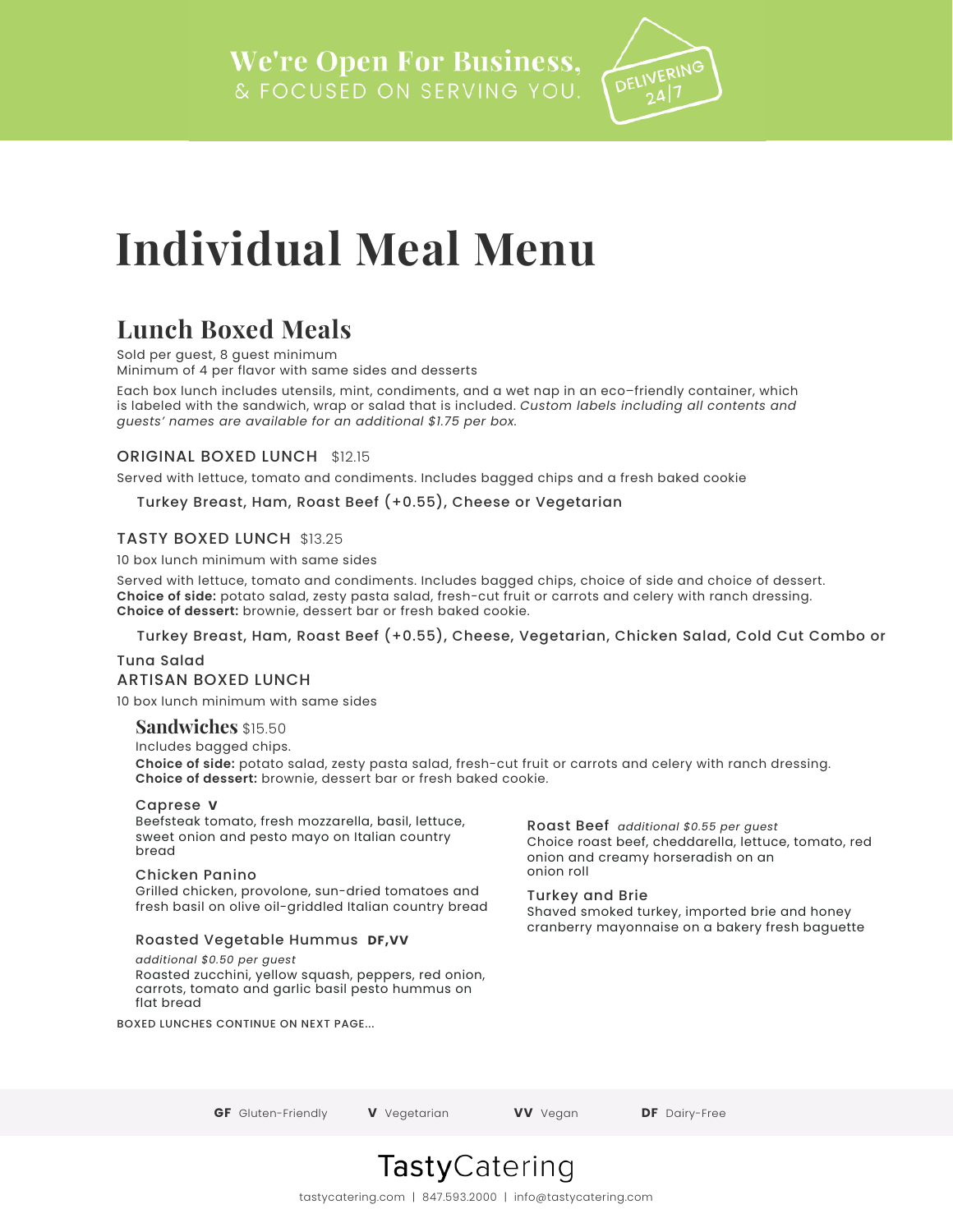

# **Individual Meal Menu**

#### BOXED LUNCHES CONTINUED

#### **Wraps** \$15.50

Includes bagged chips.

**Choice of side:** potato salad, zesty pasta salad, fresh-cut fruit or carrots and celery with ranch dressing. **Choice of dessert:** brownie, dessert bar or fresh baked cookie

Sirloin of Beef *additional \$0.55 per guest* Sliced sirloin, baby Swiss, tomato, shaved red onion and 1000 island dressing in a tortilla

#### Classic Club

Smoked turkey, bacon, lettuce, tomato and mayo in a tortilla

### Grilled Vegetable **DF,VV**

Grilled bell peppers, portabella mushrooms, zucchini, yellow squash, tomato and carrots with balsamic glaze in a vegan tortilla

# Turkey and Brie

ranch dressing in a tortilla

Sweet and Spicy Buffalo Chicken

Shaved smoked turkey, imported brie and honey cranberry mayonnaise in a tortilla

Buffalo chicken tenders, tomato, romaine, celery and

*Gluten-Friendly Wrap Options \$17.85 Chicken Wrap, Roast Beef Wrap or Grilled Vegetable Wrap. Includes Fritos, fruit-cut fruit and choice of GF brownie or GF cookie*

## **Salads** Prices as listed below.

Includes bakery roll with butter and margarine and fresh-cut fruit. Add chicken to any salad for an additional \$2.50.

**Choice of dessert:** brownie, dessert bar or fresh baked cookie

#### Buffalo Chicken \$15.15

Buffalo chicken tenders, chopped romaine, celery, red onions and cheddar cheese with ranch dressing

### Crosstown Chicken \$15.15

Chopped romaine, grilled chicken, roasted red peppers, cucumbers, red onions, pasta and tomatoes with honey mustard dressing

### Strawberry Spinach **V** \$15.15

Baby spinach, sliced strawberries, almonds, red onions and dried cranberries with poppyseed dressing

### Tossed Garden Salad **V** \$13.95

Romaine, cucumbers, tomato, radicchio and organic carrots with assorted dressing packet

## Caesar Salad **V** \$13.95

Romaine, croutons and parmesan cheese, served with Caesar dressing

**GF** Gluten-Friendly **V** Vegetarian **VV** Vegan **DF** Dairy-Free

# **Tasty**Catering

tastycatering.com | 847.593.2000 | info@tastycatering.com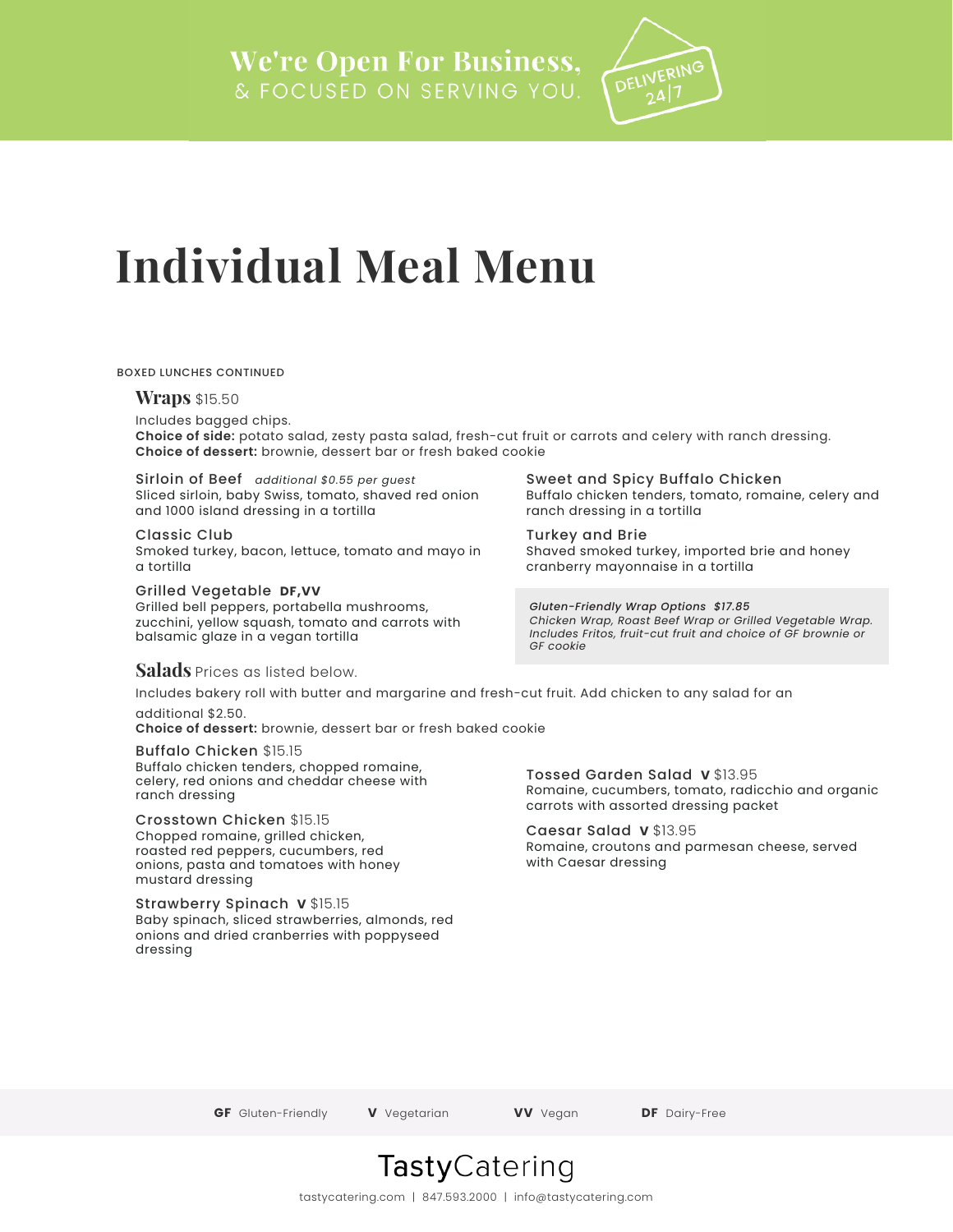

# **Individual Meal Menu**

# **Individual Hot Meals**

FAJITA MEAL \$15.75 10 guest minimum, minimum of 5 per flavor Choose one entrée

Chicken **GF** Steak *additional \$1.50 per person* Veggie **GF, VV** 

Mexicali rice **DF,GF,VV**, refried beans **V**, corn tortillas **GF**, flour tortillas, individual cups of salsa and sour cream *Guacamole is available \$3.50 per individual cup*

INDOOR PICNIC \$17.05

Sold per guest, 15 guest minimum

Hot dogs, bratwurst and pub burgers, Ruffles, pasta salad and potato salad and condiments **Condiments include:** ketchup, mustard, mayo and relish packets *Vegan Burgers are available \$6.85*

DESSERTS

10 guest minimum, individually wrapped

Assorted Fresh Baked Gourmet Cookie \$2.75 Assorted Dessert Bar \$3.75 Jarosch Brownie \$4.35 Gluten-Free Brownie \$4.15 Gluten-Free Cookie \$3.85

# **Breaks**

Sold per guest, 10 guest minimum

POWER BREAK \$8.85 Fresh cut fruit, assorted yogurts and trail mix

TRAIL MIX BREAK \$6.30

Pre-mixed granola, M&M's, peanut M&M's, salted nuts, raisins, chocolate chips, mini marshmallows, dried cranberries and sunflower seeds

VEGETABLE SNACK \$3.60

Carrots, celery and ranch dressing

INDIVIDUAL SALTY SNACKS \$1.30 each

Bags of Sun Chips, Fritos and Ruffles

**GF** Gluten-Friendly **V** Vegetarian **VV** Vegan **DF** Dairy-Free



tastycatering.com | 847.593.2000 | info@tastycatering.com